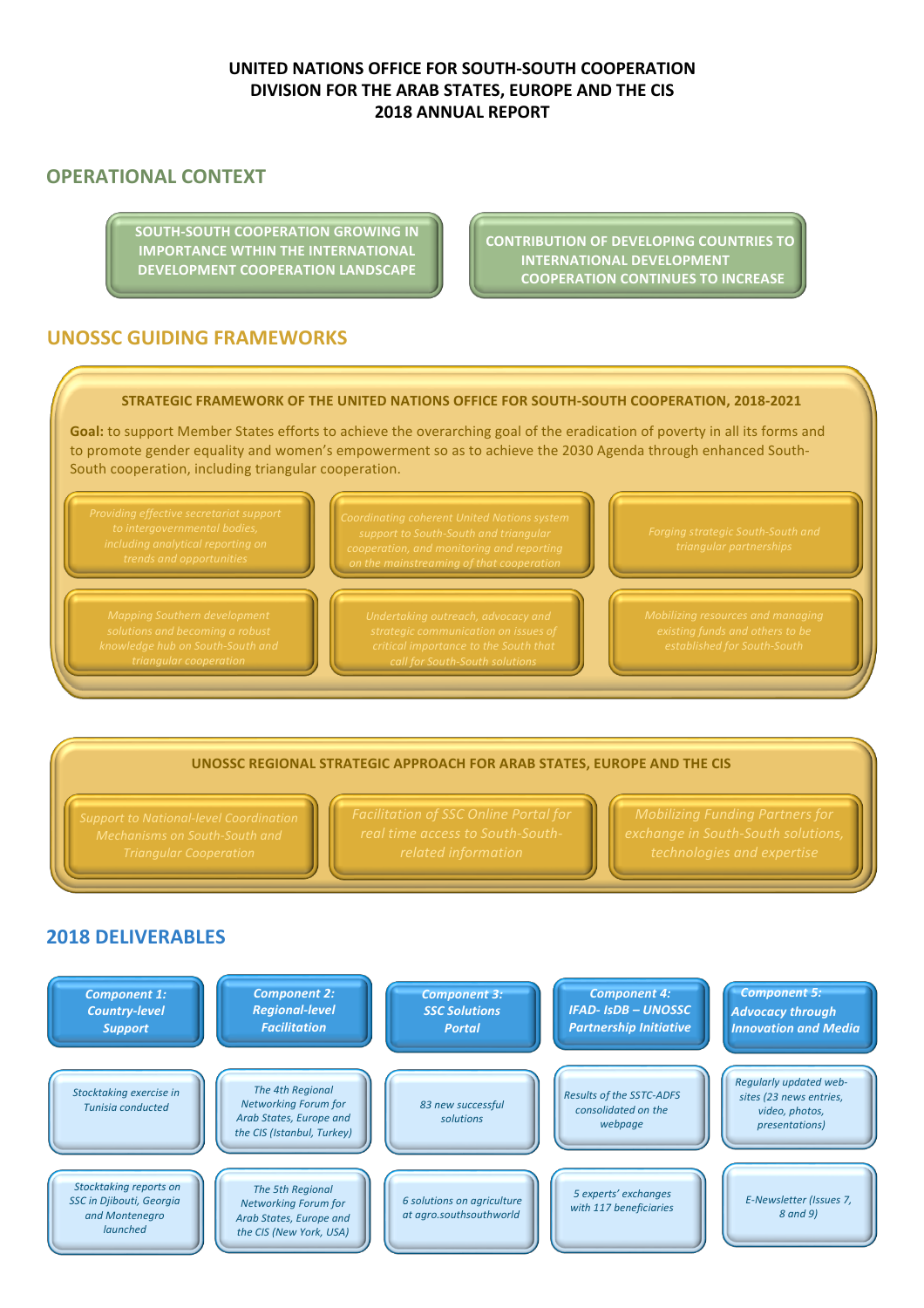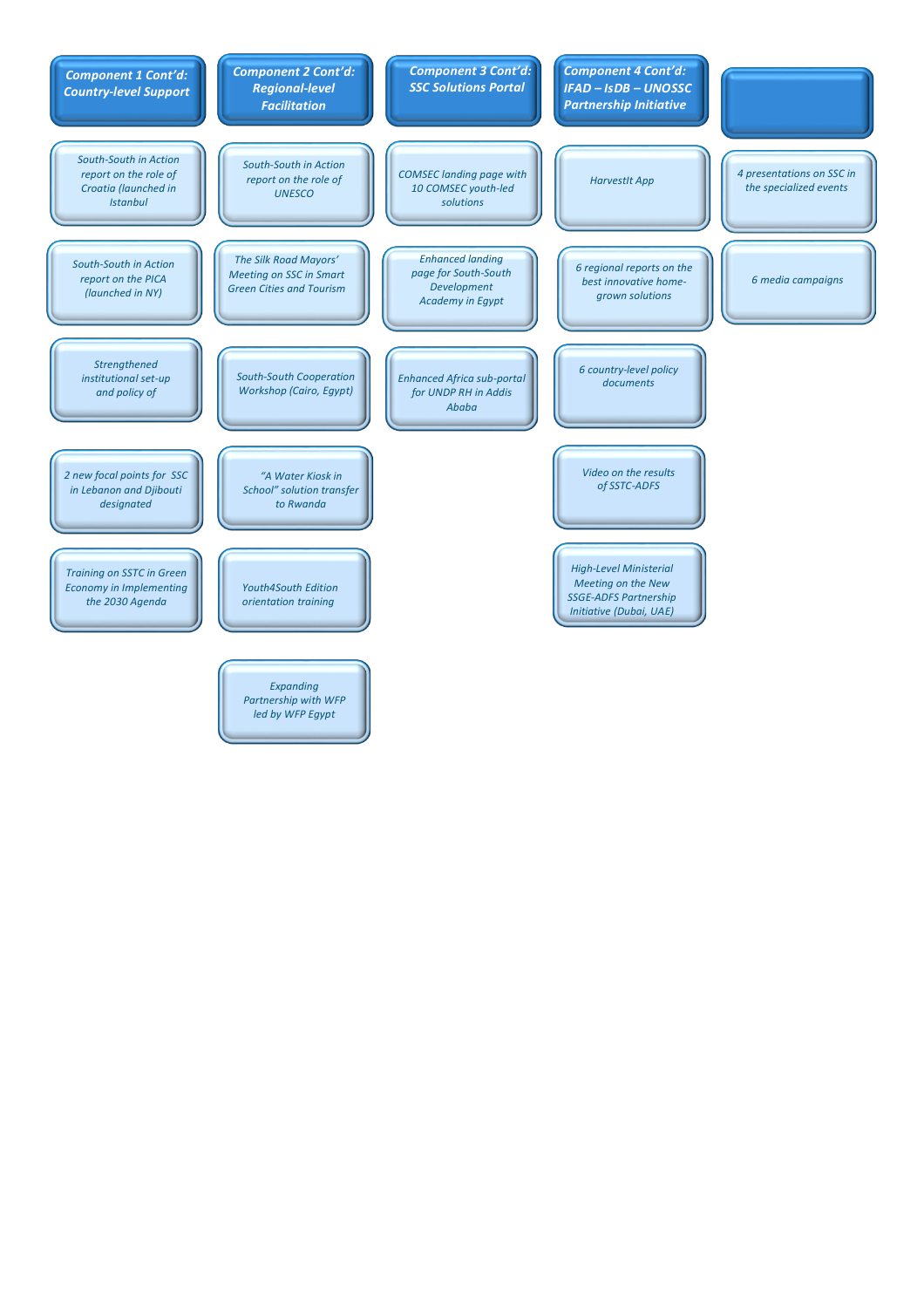## **UNITED NATIONS OFFICE FOR SOUTH-SOUTH COOPERATION DIVISION FOR ARAB STATES, EUROPE AND THE CIS**

#### **2018 ANNUAL REPORT**

#### **I. OPERATIONAL CONTEXT**

#### SSC growing in importance within the international development cooperation landscape:

Countries of the South are intensifying their cooperation with each other to accelerate the attainment of sustainable peace and prosperity. Global growth slowed following the financial crisis of 2008-2009, but the current upward trend is largely attributable to the performance and recovery of emerging economies and the South as a whole. Growing Southern economies are steering South-South exchanges that benefit many countries in the global South. However, external forces could continue to hinder socioeconomic progress across the developing world. This suggests a greater need for nuanced policy responses and actions if the promise of the 2030 Agenda to eradicate poverty in all its forms is to be realized by 2030.

#### The contribution of developing countries to international development cooperation continues to increase:

After the adoption of the 2030 Agenda, the Addis Ababa Action Agenda and the Paris Agreement, India and China launched several initiatives that elevated South-South development cooperation to a higher level. In 2016, India announced a \$10 billion concessional credit line to Africa over a period of five years, further to \$600 million in grant assistance, plus an earlier line-ofcredit programme that India had extended to Africa. China established a \$2 billion fund to assist developing countries towards the implementation of the 2030 Agenda, thus launching its South-South cooperation fund.

It is within this overall context that the Division for Arab States, Europe and the CIS of the United Nations Office for South-South Cooperation (UNOSSC) launched its support activities initially for the Arab States region since its inception in July 2012 (in cooperation and coordination with the UNDP Regional Bureau for Arab States) and eventually- following the re-structuring also for the Europe/CIS region in May, 2014 (in close partnership with the UNDP Regional Bureau for Europe and the CIS and its Istanbul Regional Hub). The high demand for the Division's services resulted in intensified cooperation at national and regional level, production of knowledge products and capacity building efforts in coordinating South-South cooperation. Specific focus has been given to advance SSC exchanges in agriculture and food security in a number of the countries in both regions (please refer to the 2015, 2016 and 2017 Annual Reports available at www.arab-ecis.unsouthsouth.org).

#### **II. UNOSSC GUIDING FRAMEWORKS**

In its work, UNOSSC is guided by the Strategic framework of the United Nations Office for South-South Cooperation, 2018-**2021** that was approved by the Executive Board of the United Nations Development Programme (UNDP), the United Nations Population Fund (UNFPA) and the United Nations Office for Project Services at its Annual session 2018 (DP/CF/SSC/6). It aims to achieve the overarching goal of supporting Member States efforts to achieve the eradication of poverty in all its forms and to promote gender equality and women's empowerment in order to achieve the 2030 Agenda through enhanced South-South cooperation, including triangular cooperation.

In line with the overarching goal, UNOSSC pursues six objectives, namely:

- a) providing effective secretariat support to intergovernmental bodies, including analytical reporting on trends and opportunities;
- b) coordinating coherent United Nations system support to South-South and triangular cooperation, and monitoring and reporting on the mainstreaming of that cooperation;
- c) forging strategic South-South and triangular partnerships;
- d) mapping Southern development solutions and becoming a robust knowledge hub on South-South and triangular cooperation;
- e) undertaking outreach, advocacy and strategic communication on issues of critical importance to the South that call for South-South solutions; and
- f) mobilizing resources and managing existing funds and others to be established for South-South cooperation.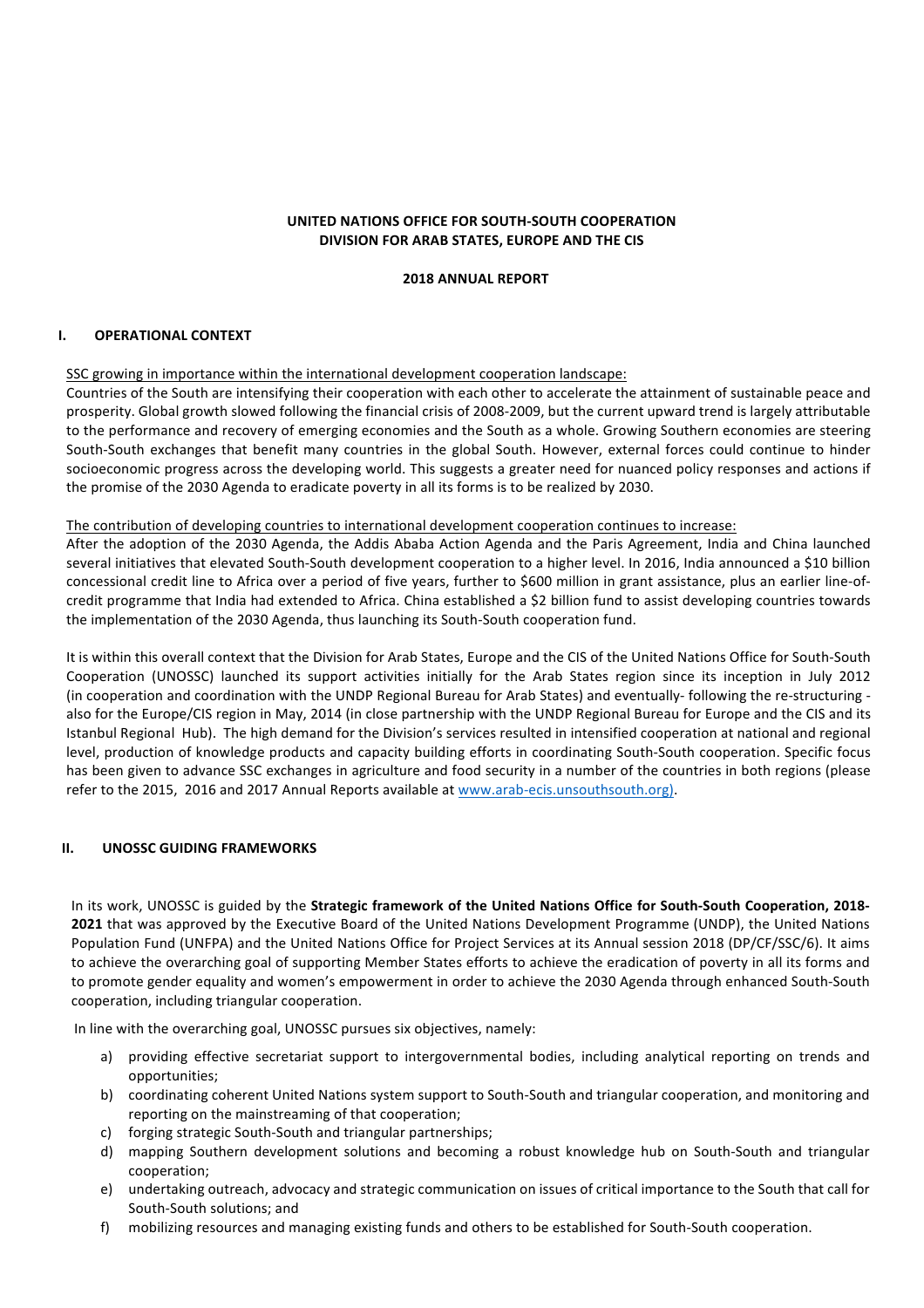In providing its catalytic services at the regional level, the work of the UNOSSC Division for Arab States, Europe and the CIS is also informed by the UNOSSC Regional Strategy towards further advancing South-South, East-East, and Triangular **Cooperation for development in the Arab States, Eastern Europe and CIS** that comprises three elements:

- *A. Support to National-level Coordination Mechanisms on South-South and Triangular Cooperation* Experience shows that countries with the existing *policy, coordination mechanism, and resources* - including packaged knowledge and expertise, clearly identified needs, and some funding to support exchange in those with other countrieshave proven more successful in South-South Cooperation than countries reverting to South-South Cooperation on an ad hoc basis.
- *B. Facilitation of SSC Online Portal for real time access to South-South-related information* While national-level coordination is critical to ensuring scaled up South-South Cooperation within and beyond the regions, the approach should provide for seamless and non-bureaucratic horizontal linkages, local leadership and ownership, as well as it should be inclusive and systematic in a sense that support activities should benefit as many of existing and potential South-South exchanges involving various government, civil society, and private sector players as possible.
- *C. Mobilizing Funding Partners for scaled up exchange in South-South solutions, technologies and expertise* Building on existing institutional arrangements, capacities developed and other resources available (avoiding duplication of arrangements, capacities and resource facilities) while implementing the recommended approach can help to seriously reduce the set-up costs, and in itself serve as a driver towards a more harmonized and inclusive approach.

## **III.** DELIVERABLES

In the course of 2018, in line with the new UNOSSC Strategic the Division continued to provide tailor- made support services for the UN Country Teams and the Government Focal Points on South-South Cooperation in the two regions. The services were provided on a demand-driven basis aiming to enable respective countries to pursue their national South-South and triangular cooperation agendas in addressing their individual and shared development priorities.

More particularly, the following range of deliverables was produced in the reported period:

# Component 1: Systematic Country-level Support in Advancing South-South and Triangular Cooperation in the Arab States **and Europe/CIS regions**

The holistic approach was continually introduced and promoted at various levels in the establishment of strategic national coordination systems for advancing of national South-South and triangular cooperation agendas for the Member States, including through the outcome recommendations of national stocktaking exercises on trends and opportunities for promoting SSC. A solid emphasis was placed on further development of the capacities of the national focal points on South-South Cooperation designated by the governments, as well as decision-makers responsible for coordinating development cooperation in both regions, and building sense of ownership for SSC at the national level.

#### Deliverables:

#### 1.1 National-level stocktaking exercises on trends and opportunities for promoting South-South Cooperation.

- **Three national-level stocktaking reports on trends and opportunities for South-South Cooperation (Djibouti, Georgia and Montenegro)** were finalized, endorsed by the responsible national authorities and UNRC offices in the countries and launched. The countries confirmed their intention to intensify their South-South cooperation efforts that would lead to attaining their individual and shared priorities. The reports are available online on the Division web-site (available at: http://www.arab-ecis.unsouthsouth.org/library/publications/).
- In response to the formal demand of the Government, a national stocktaking exercise on trends and opportunities for South-South cooperation was conducted in Tunisia.
	- $\circ$  As part of the stock-taking exercise, the consultations with the key governmental institutions, international partners and private sector were conducted. Under the recommendations of the Tunisian Agency for Technical Cooperation, the national focal point for SSC, 10 consultative meetings with the governmental institutions took place: the Tunisian Agency for Technical Cooperation, the Ministry of Tourism, the Tunis International Centre for Environmental Technologies (CITET), the Ministry of Social Affairs, the Ministry of General Education, the Ministry of Higher Education and Scientific Research (MCTDE), the National Sanitation Utility ONAS, the Ministry of Agriculture and Hydraulic Resources and Fisheries (MAHRF), the Tunisia Export (CEPEX), and the Ministry of Industry.
	- $\circ$  As a result of the stocktaking exercise, a draft report was produced and provided for the comments to the national stakeholders. Cleared by the national stakeholders, the report is now available online on the Division web-site.
- 1.2 Two new governmental focal points on SSC were designated in Lebanon and Djibouti.
- 1.3 **Institutional support to the SSC Coordination Unit in Sudan:** Based on the recommendations in the stocktaking report conducted earlier, UNOSSC provided assistance in the three-months secondment of the IsDB expert to support in strengthening the institutional set-up and policy of the SSC Coordination Unit at the Ministry of Finance and Economic Planning in Sudan, including support in drafting the concept note, preparation of the action plan and the strategy of the Unit.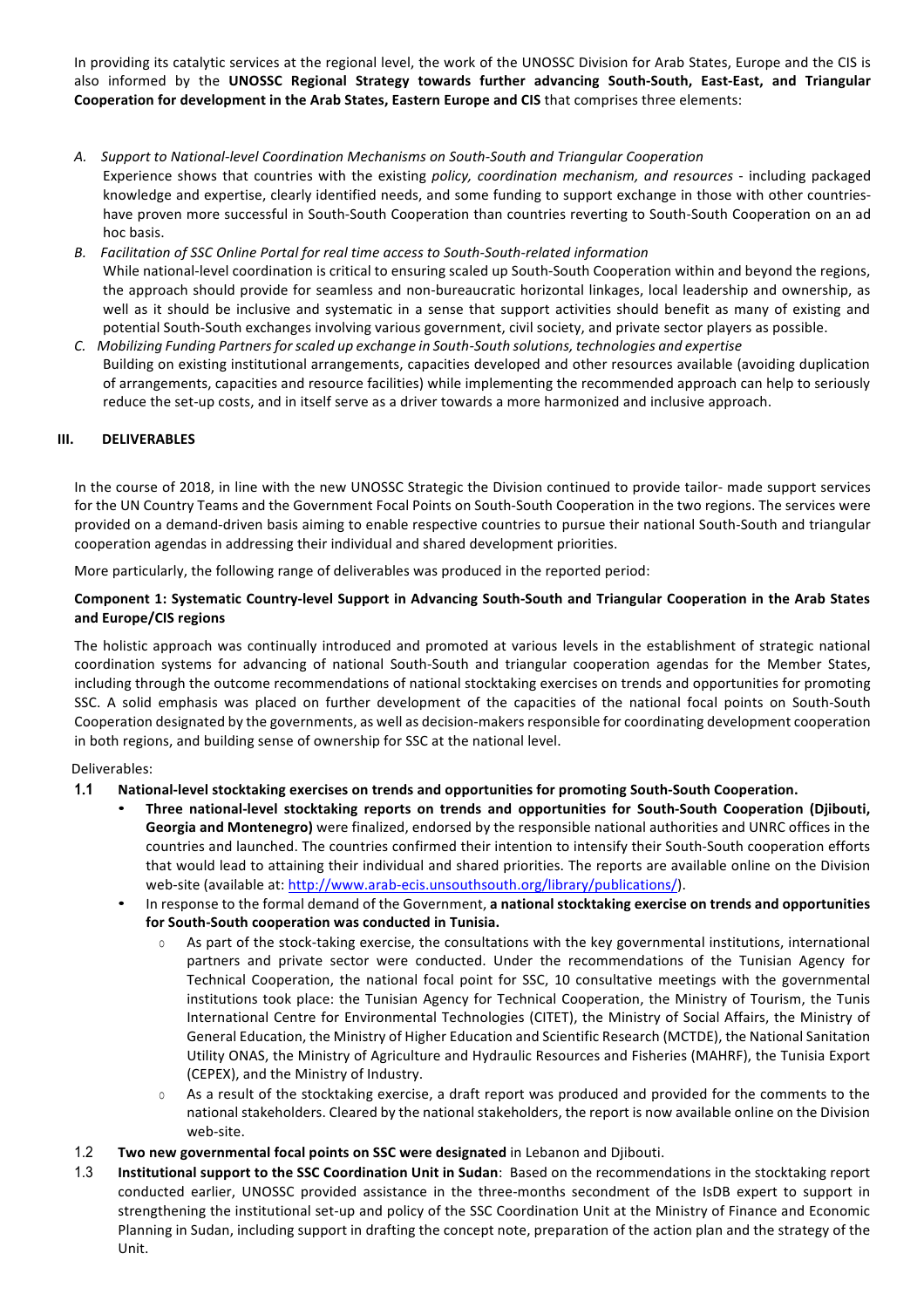- 1.4 Countries of the regions advanced and promoted their expertise both in attaining development priorities and **development cooperation**. The two South-South in Action reports, namely, "Croatia: A Unique Bridge between North and South Development Cooperation" and the "Palestinian International Cooperation Agency: Solidarity through Cooperation and Development" were developed and launched at the Fourth Regional Networking Forum for Arab States, Europe and the CIS and the Global South-South Development Expo 2018, respectively.
- 1.5 Training on the UN Catalytic Support to South-South & Triangular Cooperation in Implementing the 2030 Agenda with **focus on Green Economy.** In October 2018, the Division in cooperation with the United Nations System's Staff College (UNSSC) Knowledge Centre and in the framework of its partnership with the World Green Economy Organization (WGEO) organized a training for 18 participants from the ministries, international development agencies and international organizations presented in the regions to build a common understanding of the theory and practice of South-South and triangular cooperation as a means of development cooperation.
- 1.6 Visibility of the Arab States and ECIS countries at a global level: High-level representatives of Egypt, Kyrgyz Republic, Mongolia, Palestine and Uzbekistan contributed to the WGEO Preparatory Conference held during the World Green Economy Summit 2018. Representatives of Morocco, Tunisia and Sudan contributed to the High-level Forum of Directors General for Development Cooperation within the Global South-South Development Expo 2018 as speakers in November 2018 in New York, USA.
- 1.7 **National ownership in SSC was strengthened.** With the support of the Ministry of Foreign Affairs of Turkey the Fourth Regional Networking Forum for Arab States, Europe and the CIS on the Innovative Solutions for the Engagement of the Private Sector in Achieving the 2030 Agenda – the Promotion of Entrepreneurship through South-South and Triangular Cooperation and the Establishment of the UfM Business Platform was organized.
- 1.8 Institutionalization of the partnership between national SSC coordination authorities and UNOSSC. Interagency **agreement between Palestinian Agency for International Cooperation and UNOSSC** signed in Brasilia, Brazil. The Division has supported and contributed to the development and signing of the agreement aimed at the development of South-South knowledge sharing, cooperation to find development solutions provided by Southern countries, and facilitating the high-level dialogue on policies, as well as plans and technical exchange towards institutional partnership through South-South and triangular cooperation.
- 1.9 The Division's Advisory team provided on-demand services to the Governments and UN agencies at national level on **the issues related to South-South and triangular cooperation**, including elaboration of relevant content for the webpages, consultations on documenting solutions, reviewing reports and presentations, delivering presentations on SSC at national- level events.
- 1.10 **Youth volunteers' engagement,** including collaboration with the United Nations Volunteers (UNV), in advancing South-South cooperation continued. The volunteers have contributed to populating the solutions mapping portal, developing concept notes of projects for mobilization of partners and funds, and advocating for South-South cooperation in various events. One concept note developed into a full proposal for the review and resource mobilization purposed by the Union for Mediterranean: South-South-UfM Campus for vocational education of Syrian refugees.

# Component 2: Regional-level Facilitation of South-South and Triangular Cooperation in the Arab States, Europe and the CIS

The 2018 was a year that highlighted greater expansion of regional level activities of the Division, all conducted in line with a strong and flexible regional approach and based on the new UNOSSC Strategic Framework have assisted in providing demanddriven response to the countries and facilitated cooperation based on solidarity, reciprocity, and mutual benefit. Moreover, the production of South-South in Action publications, the stocktaking reports in the countries of the regions allowed documenting the existing opportunities for further promotion of SSC, including available expertise, funding and mechanisms. Other key activities of the Division during the reporting period encompassed the capitalization of existing regional platforms and their strength in promoting cooperation among the countries, as well as the supporting capacity building and networking among the stakeholders engaged in South-South cooperation.

#### Deliverables:

- 2.1 The Fourth Regional Networking Forum for Arab States, Europe and the CIS on Innovative Solutions for the Engagement of the Private Sector in Achieving the 2030 Agenda; the Promotion of Entrepreneurship through South-South and Triangular Cooperation and the Establishment of the UFM Business Platform in Istanbul, Turkey in June 2018. The event organized in collaboration with UNDP, the Islamic Development Bank (IsDB), the Union for Mediterranean and the Statistical, Economic and Social Research and Training Centre for Islamic Countries (SESRIC) was hosted by the Ministry of Foreign Affairs of Turkey. 50 key decision-makers and practitioners coordinating development cooperation from over 25 countries of the Arab States, the Europe and the CIS gathered at the Forum to discuss the role of South-South and triangular cooperation in promoting entrepreneurship and engaging the private sector in the implementation of the 2030 Agenda for Sustainable Development. The Joint Statement was agreed by participants reflecting the key directions of intensification of support to SSC.
- 2.2 The Fifth Regional Networking Forum for the Arab States, Europe and the CIS on South-South cooperation in a Green **Economy for Agricultural Development and Enhanced Food Security** as a side-event of the GSSD Expo 2018 in New York, USA in November 2018. The Forum was conducted in partnership with IFAD, IsDB and WGEO and joined by over 40 participants, including national focal points, heads and high-level officials of international and regional organizations and institutions. Representatives of national development cooperation agencies from the Arab States, Europe and the CIS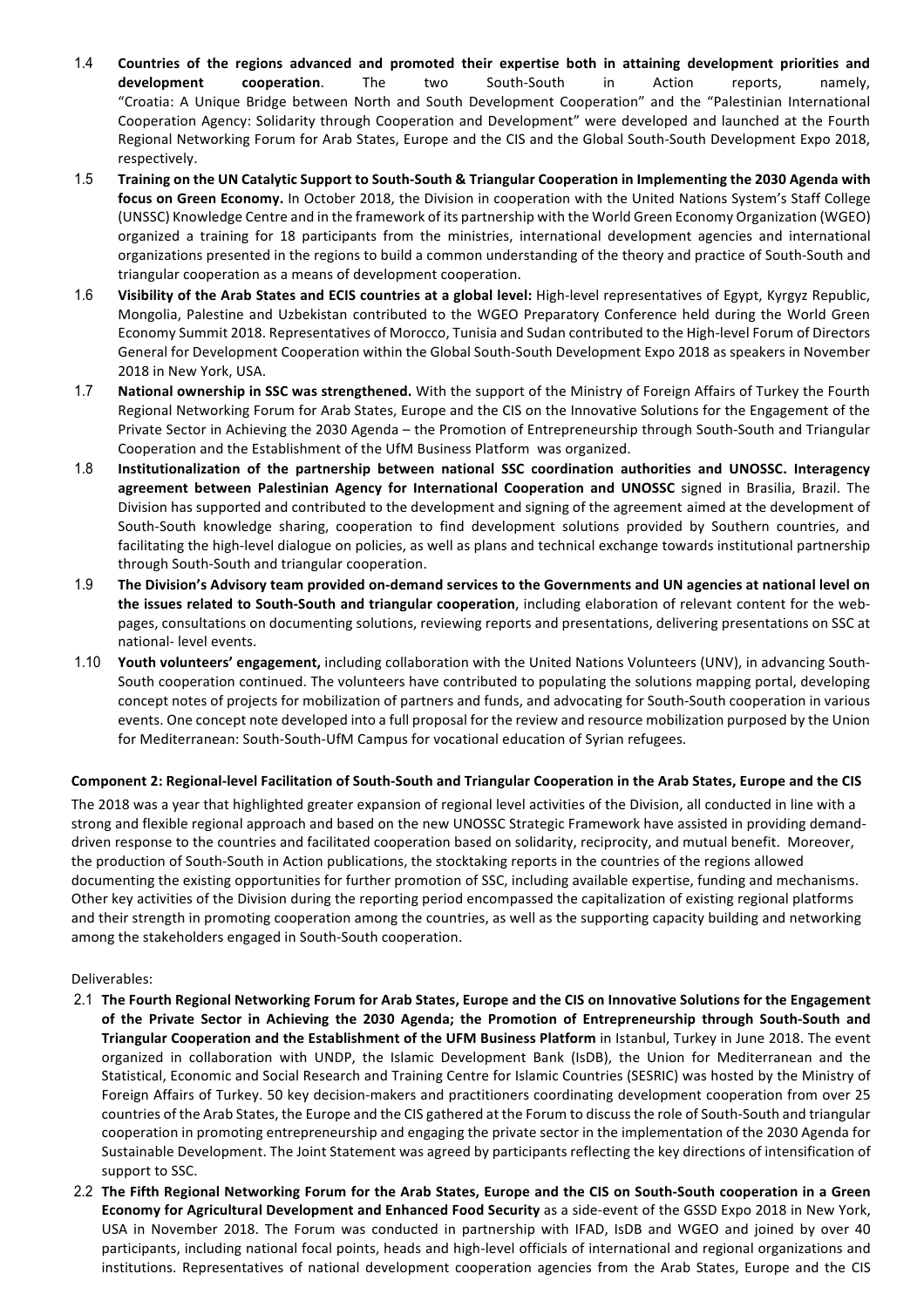(Croatia, Morocco, State of Palestine), as well as the Norwegian Agency for Exchange Cooperation were among the active contributors and participants of the Forum. The participants agreed to come out with a practical solutions in green economy, especially after the establishment of the World Green Economy Organization, and the representatives of Palestine, Sudan, Tunisia and Uzbekistan expressed demand for the solutions to be replicated in their respective countries.

- 2.3 The Silk Road Mayor's Meeting on South-South Cooperation in Smart Green Cities and Tourism was organized iointly by WGEO, UNOSSC and the Maritime Continental Silk Road Cities Alliance (MCSR-CA) as side-event of the World Green Economy Summit 2018 with the aim to promote South-South cooperation among the Maritime-Continental Silk Road Cities Alliance (MCSR CA) members along the "Belt and Road" as well as beyond. About 60 participants representing 20 cities in Africa, Arab States, Asia, Europe and the CIS regions attended the meeting and agreed to contribute to the expansion of an action-oriented WGEO's Smart and Sustainable Cities Platform (including the focus on tourism) for future collaboration for the participating cities and other stakeholders.
- 2.4 The South-South in Action report on UNESCO. The Division supported the United Nations Educational, Scientific and Cultural Organization in developing and launching the publication that demonstrates how UNESCO is promoting South-South and triangular cooperation to advance inclusive, quality education and lifelong learning and to bolster science, technology and innovation.
- 2.5 Cairo Workshop: South-South Cooperation and the Implementation of the 2030 Agenda, Challenges and Opportunities. In July 2018, the Division supported a round of preparatory consultations ahead of the Second High-Level United Nations Conference on South-South Cooperation (BAPA+40, which will be held in Buenos Aires, Argentina, from 20 to 22 March 2019) hosted by the Ministry of Foreign Affairs of Egypt in Cairo that focuses on the role of South-South cooperation in the implementation of the 2030 Agenda for Sustainable Development. It brought together 57 representatives of national coordination agencies on South-South and triangular cooperation and institutional focal points of a number of international organizations and think tanks, including the UN Coordination Group on the Least Developed Countries, the OECD Development Centre and the South Centre. They shared the experiences on existing mechanisms for South-South and triangular cooperation, lessons learnt over the past four decades that go beyond technical cooperation and exchanged insights and ideas on the conceptual framework of South-South and triangular cooperation and their contribution to achieve 2030 Agenda. The Summary of the workshop is available on https://drive.google.com/file/d/12CFROIEi0GxNNIMGO2FLbc-Ip-SlkrZp/view.
- 2.6 South-South & Triangular Cooperation in Implementing the 2030 Agenda: Youth4South Edition orientation training for young people was organized in cooperation with the UN System Staff College (UNSSC), UN Volunteers, China Institute for South-South Cooperation in Agriculture (CISSCA), UNFPA, IsDB and SESRIC in June 2018. More than 20 established young professionals and young officials from national governments, technical cooperation agencies and related sectors learnt and exchanged views with their peers from other developing countries to adapt and apply South-South and triangular cooperation tools and methods in scaling-up sustainable development solutions in their own community, institution and country contexts.
- 2.7 Support to the winners of Youth4South Solution Awareness Contest to transfer their solutions. With the Division's continuous regional level actions on the UNOSSC Global Initiative Youth4South Climate Change Action, young winners of the First Youth4South Solution Awareness Contest used the opportunity to share the success of their solutions with the youth in other countries:
	- $\circ$  From the Philippines to Indonesia: a non-profit Silid Aralan, Inc. (SAI) that develops programs for academicallychallenged public school students, is transferring its iLead program to the youth in Jakarta, Indonesia. The transfer of expertise was initiated when YCAB Foundation (YCAB), an organization based in Jakarta, Indonesia, focused on education and capacity building to foster youth development, expressed its interest in the knowledge exchange with SAI. Starting from September 2018, the adapted program is used to educate 25 unprivileged students in Jakarta;
	- $\circ$  From Kenya to Rwanda: "A Water Kiosk in School" solution is in process of transfer to Rwanda through making networks and building the basis for setting up, ensuring financial sustainability and scaling up the solution. In partnership with the International Transformation Foundation (UTF) and the Ministry of Education of Rwanda (MINEDUC), the Kenyan youth is planning to support on technical sides of constructing and running the water kiosk.
- 2.8 Investing in the Sustainable Development Goals through South-South and Triangular Cooperation: Promoting conducive policy and legal environments in Europe and the Commonwealth of Independent States. The Division provided organizational support to the joint event of UNOSSC, UNDP and Yingke Law Firm (China) in May 2018 in Prague (Czech Republic) held to scope the contributions of South-South investment in Europe and the CIS region, identify challenges and good practices in policy and legal areas that can facilitate better South-South investment for sustainable development, and discuss regional integration efforts within the region and the implementation of the Belt and Road initiative and their contributions to sustainable development.
- 2.9 **Expanding Partnership between the World Food Programme (WFP) and UNOSSC.** Starting on the side-line of the Global South-South Development Expo 2017 in Antalya the idea of joint collaboration between the Division and WFP Egypt Country Office to enhance food security in the Arab region and beyond has been shaping. WFP Egypt confirmed its interest to join the New SSGE-ADFS Partnership Initiative in the High-Level Ministerial Meeting of the SSTC-ADFS Partnership Initiative in Dubai, in October 2018.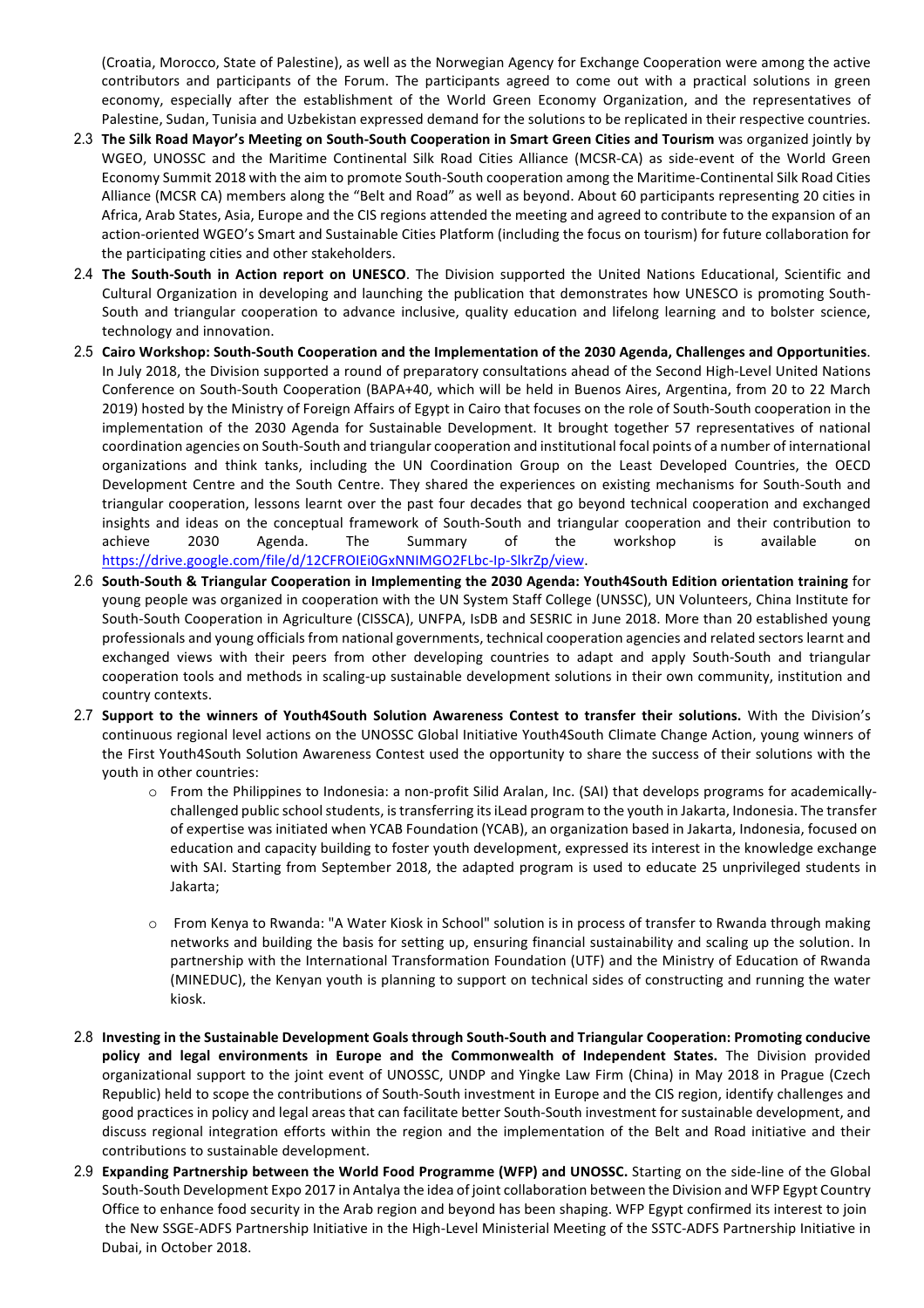#### **Component 3: SSTC Solutions and Mechanisms Portal and other Knowledge Products**

In response of the demand of the Arab States expressed in the First Regional South-South Development Expo in Qatar in 2014 to provide knowledge management support to UN agencies and national stakeholders in both regions through enhancing their capacities in sharing and sourcing successful replicable solutions, the Division designed, developed, and operationalized the Solutions Mapping Portal for the Arab States in 2013-2014, and expanded to Europe and the CIS region in 2015. The work on populating the portal evolved with the partnership support of IsDB. In 2017, the SSTC Solutions and Mechanisms Portal was enhanced with new features and transformed into the South-South World. The publications on Mapping South-South Cooperation Mechanisms and Solutions in the Arab States (2014, 2017) and in Europe and the CIS (2016) produced in collaboration with the IsDB and UNDP are also available at www.southsouthworld.org.

In the course of 2018, the Division continued to encourage development actors from public and private sector as well as civil society institutions to contribute to South-South knowledge exchange by sharing their successful homegrown solutions in various sectors of development, including rural and agricultural development, ICT, health care, education, women's rights, etc. The Division also continued demand based support in creating institutional solutions mapping sub-portals.

Deliverables:

- 3.1 The 83 new solutions were sourced, documented, and made available through the South-South World.
- 3.2 The 6 solutions in agriculture sourced in the framework of implementation of the partnership initiative on South-South and Triangular Cooperation for Agricultural Development and Enhanced Food Security (SSTC-ADFS) populated the dedicated landing page (http://agro.southsouthworld.org) created for agricultural solutions.
- 3.3 **Africa.southsouthworld.org landing page** was expanded further at the request from the UNDP Regional Hub in Addis Ababa with 21 new solutions added.
- 3.4 The Commonwealth Secretariat (COMSEC) landing page (http://comsec.southsouthworld.org/about-comsec) with 10 COMSEC Youth-led solutions developed.
- 3.5 Landing page for the South-South Development Academy in Egypt (http://ssda.southsouthworld.org/) expanded further with 3 new solutions documented.

## Component 4: IFAD-IsDB-UNOSSC supported partnership Initiative on South-South and Triangular Cooperation for Agricultural **Development and Food Security (SSTC-ADFS)**

Launched in 2015, the three-year partnership initiative on South-South and Triangular Cooperation for Agricultural Development and Enhanced Food Security (SSTC-ADFS) intends to systematically promote South-South and Triangular Cooperation among the participating countries as well as other countries through identification, pilot-testing, and documentation of successful models and solutions ready for replication. The project covers Algeria, Hungary, Kyrgyzstan, Morocco, Sudan, Tunisia, Turkey and Uzbekistan.

The SSTC-ADFS partnership initiative has been supported by the IFAD, as the key funding partner, as well as by the IsDB, both jointly assisted in catalyzing the expanded geographic coverage of the initiative alongside the new thematic knowledge exchange corridors. SSTC-ADFS provided systematic support in advancing South-South and triangular cooperation among the participating countries in line with three main components: 1. Practical transfer of innovative solutions and technologies; 2. Policy advice and institutional capacity development for scaling up successful solution; and 3. South-South knowledge exchange.

The variety of tangible and intangible results from 2015 to date includes the landing page for agro solutions on the Solutions Mapping Portal (agro.southsouthworld.org), a mobile application for farmers (HarvestIt App), South-South knowledge exchange workshops, policy-level coordination, in-depth trainings, expert exchanges, thematic knowledge products, and SSC capacity development training series, as well as other deliverables. The promising results of advancing SSC partnership led to the interest of the national partners in new phase of the project, as well as to other countries' interest in joining the initiative. The initiative has been extended until the middle of 2019 to support the countries to integrate and elaborate a new green economy dimension into their South-South cooperation agendas.

Deliverables:

- 4.1 Results of SSTC-ADFS for the three years were consolidated to showcase the achievements of the partnership initiative and benefits of the participating countries, focusing on South-South knowledge exchange, sharing and learning the innovative solutions, policy advice and institutional capacity development. The Results Webpage for the SSTC-ADFS Partnership Initiative (http://sstc-adfs.southsouthworld.org/) contains information on each deliverable.
- 4.2 **Harvestit App**, an Educational Mobile App for Farmers and Producers in the Arab States and the ECIS Regions. Inspired with success of the MEVA mobile application created in Uzbekistan to provide access to value chain information for farmers, the HarvesIt mobile application has been designed to cover other countries of the SSTC- ADFS. Software for Android and iOS has been developed and the content was elaborated by the local experts in close consultations with the national partners based on the needs of the participating countries. Currently, the topics in the app focus on the needs of farmers in Hungary, Kyrgyzstan, Sudan and Turkey. Harvestlt App is available in Apple Store and Google Play Store (available here for download: http://sstc-adfs.southsouthworld.org/harvest-it-mobile-app).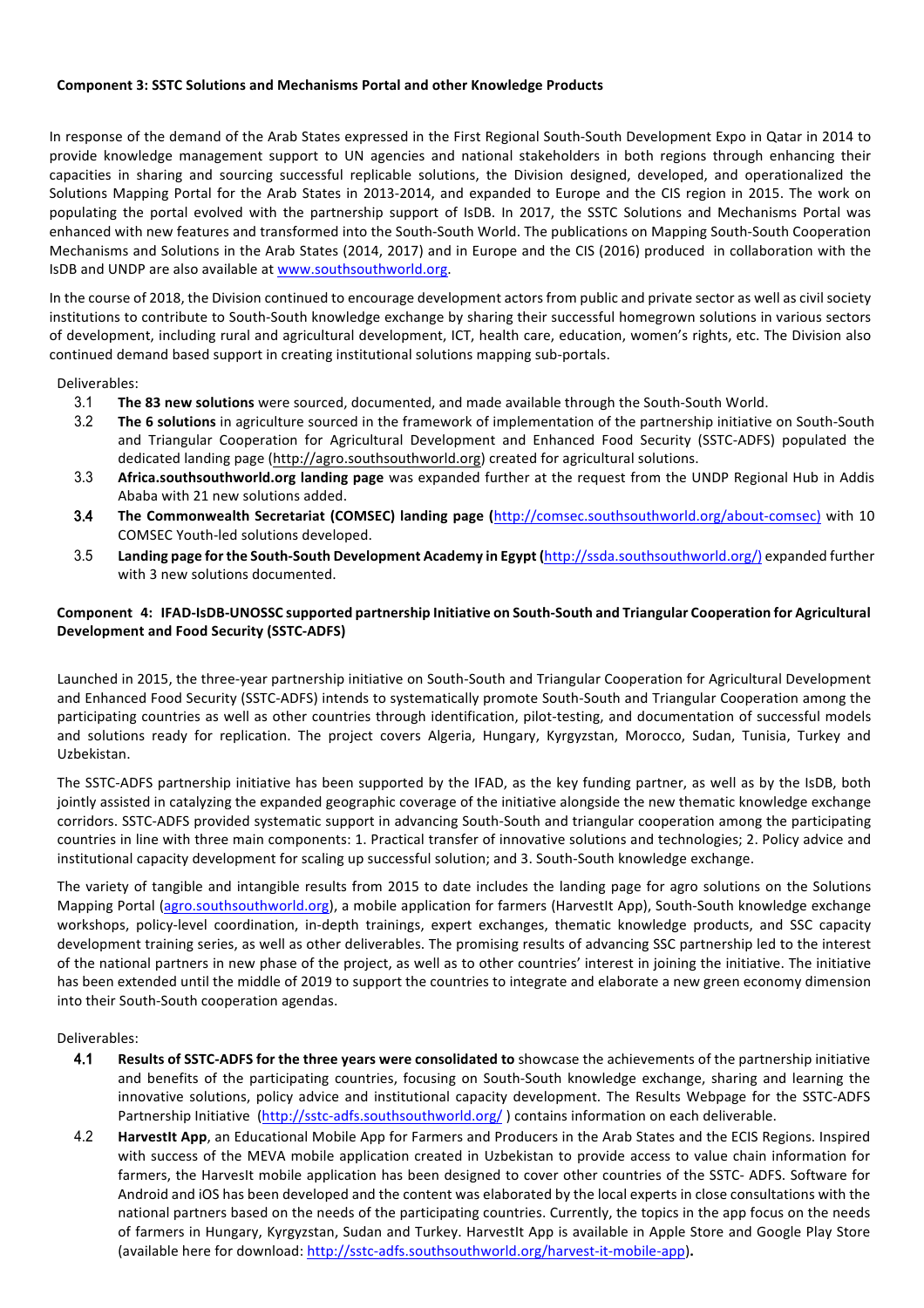- 4.3 **5** expert exchanges requested by the countries' in their Country Components have been supported. The overall 117 experts and practitioners benefitted from the trainings, study visits and participation in the 8th World Water Forum in March 2018:
	- Turkey training on Isolation, Disinfection, Inoculation and Production of Mycorrhizal Fungi delivered by the expert from Iran - 17 beneficiaries (January 2018);
	- Uzbekistan experts' visit to Viet Nam on Aquaculture development 2 beneficiaries (March 2018);
	- Tunisia knowledge sharing visit to Brazil on Water management 3 beneficiaries (March 2018);
	- Hungary experts' visit to Tunisia on Vegetable breeding  $-$  2 beneficiaries (March 2018);
	- Uzbekistan trainings on Breeding of common carp delivered by the expert from Hungary 91 beneficiaries (April 2018).
- 4.4 **Consolidation and publication of the individual and group reports of the 89 experts** participated in the experts' exchange scheme. Available on the Results Webpage for the SSTC-ADFS Partnership Initiative (http://sstcadfs.southsouthworld.org/experts-exchanges).
- 4.5 **6 regional thematic reports on the best innovative home-grown solutions have been developed. The reports cover** topics of the SSTC-ADFS knowledge exchange corridors and provide practical information on existing expertize and successful solutions to decision-makers at policy and practical levels assuming that agricultural challenges and problems in developing countries can be addressed and overcome by successful solutions present in other developing countries. The reports are available in the form of electronic publications on the Division's web-site and cover the following topics (http://sstc-adfs.southsouthworld.org/knowledge-products/thematic-reports/regional-reports):
	- Rural Tourism;
	- Farmer-based Organizations;
	- Agricultural Biotechnology;
	- Sustainable Aquaculture;
	- Public-Private Partnerships;
	- Sustainable Pasture Management;
	- Sustainable Livestock Management (in progress).
- 4.6 Supported development of the national level policy documents aimed at advancing South-South cooperation in **agriculture.** 6 country-level policy documents were produced as a result of support upon demand from the participating countries (available here: http://sstc-adfs.southsouthworld.org/knowledge-products/thematic-reports/nationalreports):
	- Draft National Strategy of Agriculture Development in Kyrgyzstan;
	- Needs Assessment in Agricultural Development in Kyrgyzstan;
	- Draft SSC in Agriculture in Uzbekistan;
	- SSC needs and opportunities assessment in Uzbekistan:
	- SSC Strategy in Agricultural Sector in Sudan:
	- PPP in Agriculture in Sudan.
- 4.7 **Lists of all trained staff of the ministries of Agriculture in 8 participating countries were consolidated.**
- 4.8 Video on the results of SSTC-ADFS was produced as an advocacy tool to showcase an all-inclusive summary of the results achieved, as well as documenting first-hand evidences of beneficiaries. The video is available on the Results Webpage for the SSTC-ADFS Partnership Initiative (http://sstc-adfs.southsouthworld.org/).
- 4.9 **Narrative report (online publication)** on the results of SSTC-ADFS developed. The report summarizes the implementation of the project on South-South and Triangular Cooperation for Agricultural Development and Enhanced Food Security in the Near East, North Africa, Europe and Central Asia Region (SSTC-ADFS) from 2015 to date, a partnership initiative supported by IFAD, IsDB and UNOSSC. It informs the reader on the results achieved, lessons learnt and the possible way forward.
- 4.10 **Consolidated additional results** achieved in the framework of the initiative:
	- As a result of the visit of the Hungarian delegation to Tunisia in March 2018, the potential directions of cooperation between the National Agricultural Research and Innovation Centre (NARIC), the Institution of Agricultural Research and Higher Education (IRESA), the National Agronomy Institute (INAT) and the Horticulture and Organic Regional Research Centre (CRRHAB) in vegetable research were identified and formulated in the draft proposal for future cooperation to be considered by the Tunisian colleagues;
	- Letter of Intent for establishing a joint venture for introducing high quality seeds of common carp in order to establish a live gene bank and initiate a breeding program of common carp in Uzbekistan was signed between the Hungarian company Hun-Bas Invest Kft. and Uzbekistan's Samarkandbaliksanoat company in April 2018 in Tashkent, Uzbekistan;
	- The "Kyrgyz jayity" National Pasture Users' Association took part in the International Land Coalition 2018 Award Competition. The experience on pastures reform in Kyrgyzstan, promoted through expert missions and shared through agro.southsouth.org was awarded as a distinctive and replicable good practice;
	- The training of trainers on "Support to Developing Capacities of Rural Women and Men in Uzbekistan to Diversify their Incomes through Knowledge and Skills" for 42 participants from 6 regions of Uzbekistan in February 2018 in Tashkent, Uzbekistan, resulted in establishing cooperation between "Hunarmand" Association of Folk Artists and Craftsmen of the Republic of Uzbekistan and the Association of Hungarian Folk Artists.